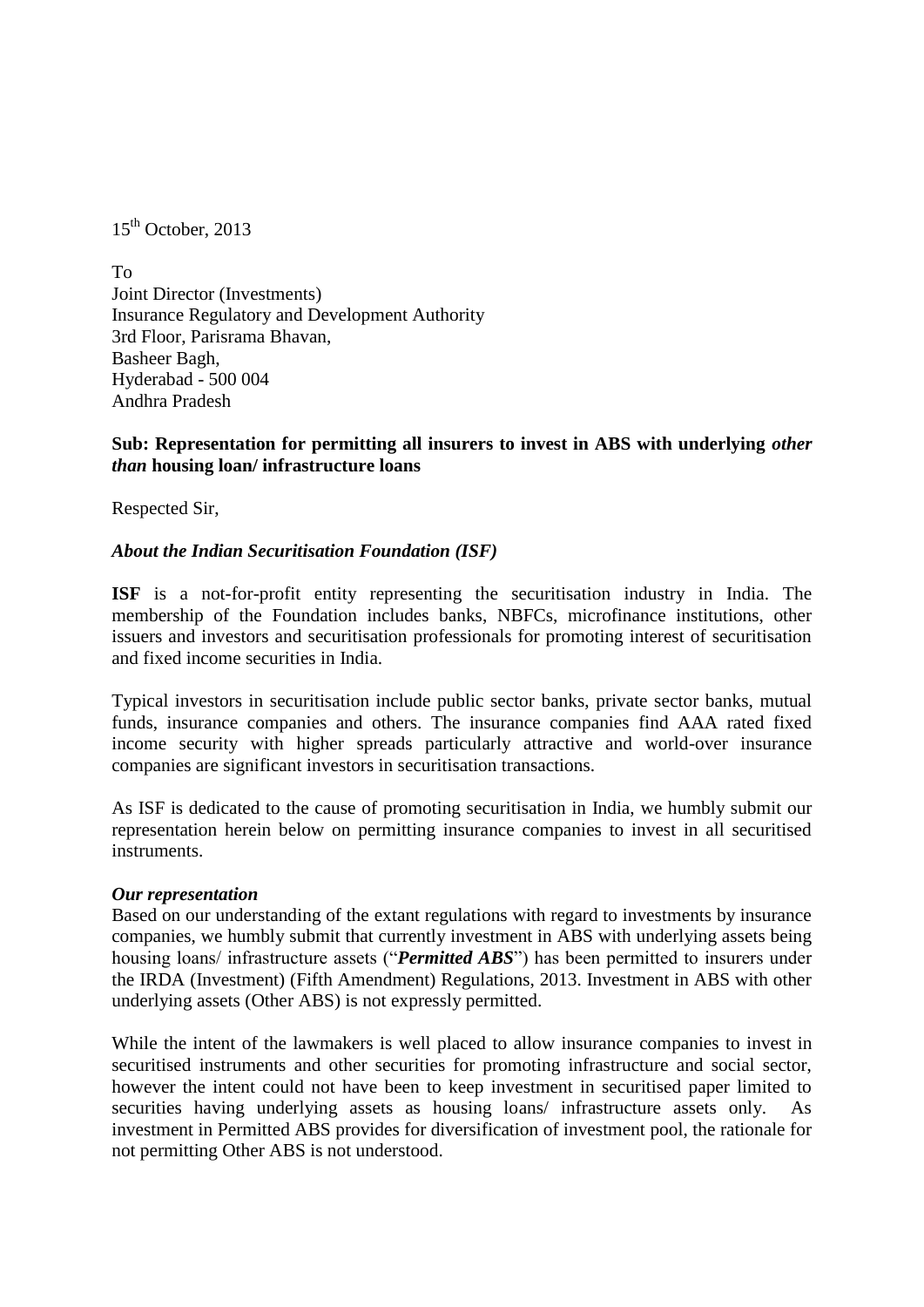Investment in Other ABS paper will not only provide diversification of investment pool it will provide flexibility of investment in a medium term to a long term paper. As a fixed income security, which is typically AAA rated and offering good returns, we would request you to permit all insurers to invest in Other ABS as well. Also from the securitisation market's perspective it will enable broad basing of investors and provide wider participation in the market. Further, keeping in line with the government's efforts to promote bond market in India, healthy market for fixed income securities has securitised debt instruments as an important component.

Below we list down few of the reasons incentivising insurers to invest in Other ABS:

- Senior ABS paper is usually AAA rated and hence, constitutes an ideal risk class for insurance companies. It provides an excellent diversification for insurance companies who have insurance sector risks – keeping credit risk to the minimum is therefore an understandable objective for an insurance company.
- While being a AAA paper, the yields on ABS paper are comparatively much better than normal corporate debt paper.
- Investment in ABS provides an excellent alternative investment for insurance companies and thereby broadens the current horizon for investments which is extremely narrow.
- ABS paper provides a broad spectrum of different tenures from 12 months to 60 months maturity, and in case of housing finance/infrastructure sector, much longer term paper. Hence, insurers will get a very broad choice of investing.
- ABS issuers are banks/ financial institutions/ NBFCs all of whom are regulated under stringent regulations of the RBI. All the issurers have minimum capital requirements and therefore, the sector is subject to solvency supervision.
- Rating agencies have generally become very conservative in seeking credit enhancements for ABS transactions. Thereby the loss levels upto which pools of assets may suffer defaults are multiplied several times, and therefore, the enhancement levels are sufficient to absorb defaults upto highly stressed levels.

Based on the above rationale, we humbly submit that insurance companies be allowed to make investment in Other ABS as well.

Also with this representation, find enclosed **Annexure I** detailing the current state of the securitisation market, extant regulations applicable to securitisation transactions in India and the investment regulations applicable to insurance companies.

Should you need any further clarification, we would be glad to provide the same.

Thanking you, Yours truly, For *Indian Securitisation Foundation*

\_\_\_\_\_\_\_\_\_\_\_\_\_\_\_\_\_\_\_\_\_\_\_\_\_\_\_\_\_\_

Nidhi Bothra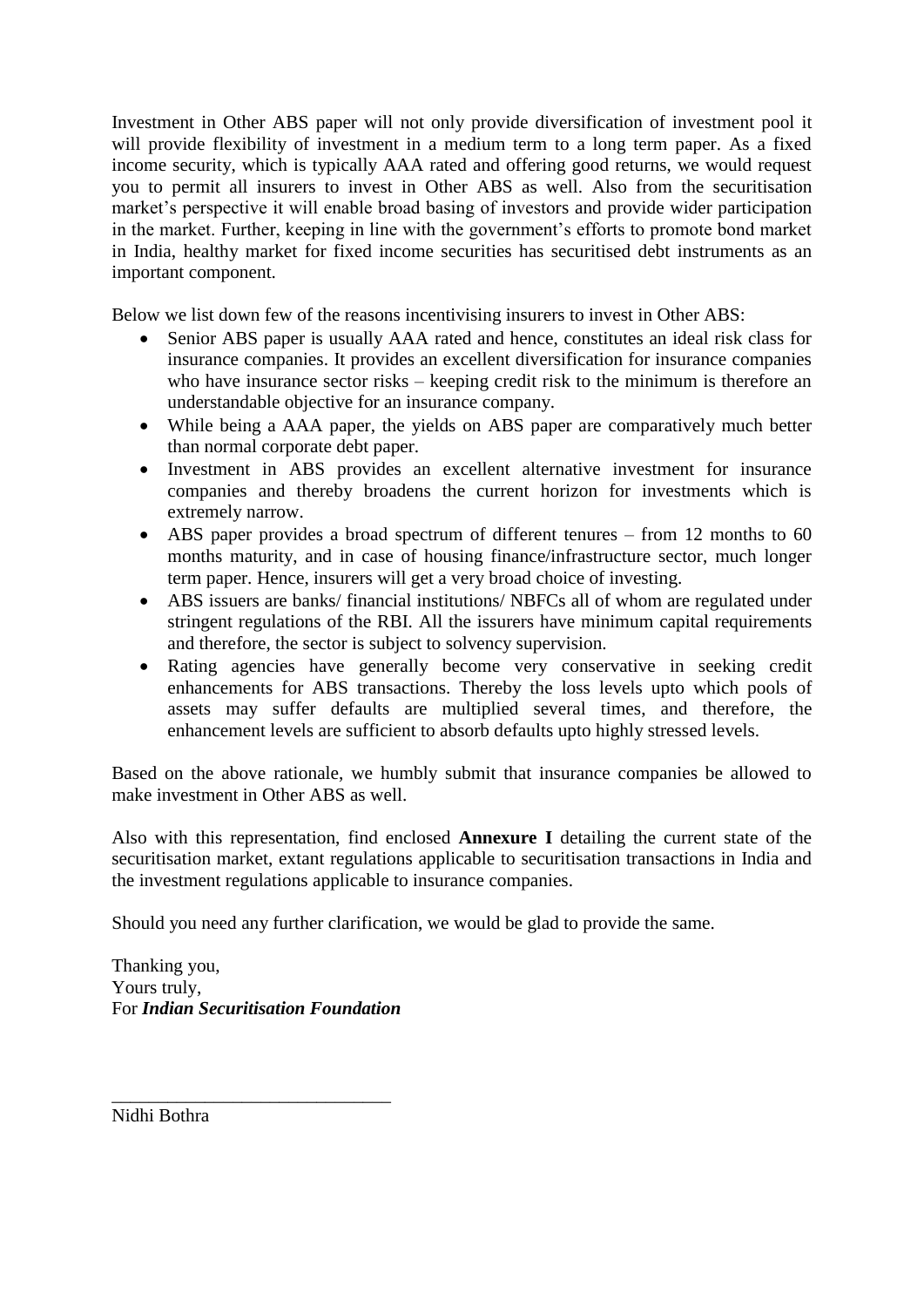# **Annexure I**

## **Securitisation market in India**

Securitisation as a financial instrument has been prevalent in India since 1990s. The securitisation market started with innovative structures and was largely dominated by PTCs scaling new peaks in terms of volumes of issuances every year. Thereafter the Securitisation Guidelines issued in 2006 (2006 Guidelines<sup>1</sup>) was heavy on regulating the PTCs and the entire market shifted to bilateral assignments as the 2006 Guidelines were not applicable to bilateral assignments.

Securitisation market in India was never strong and has been affected more by internal issues than by external shocks. In the wake of the sub-prime crisis, the RBI took cues from the global regulators and felt the need for an overhaul of the securitisation regulations in India. A revised draft of the guidelines was placed on the website of the RBI in September 2011. Thereafter on  $7<sup>th</sup>$  May, 2012, RBI issued the Revised Guidelines on Securitisation Transactions<sup>2</sup> (2012 Guidelines). The 2012 Guidelines lay down separate guidelines for Securitisation and Direct Assignments unlike international regulations that lay down single criteria for transfer of assets whether to SPV or any other real life entity. Post the 2012 Guidelines the market seemed to have shifted back to the PTCs route.

The recent most regulatory development has been the Finance Act, 2013 providing relief to certain class of investors in securitisation by introducing Chapter XII-EA in the Income Tax Act, 1961 with regard to special provisions relating to tax on income distributed by securitisation trusts.

In terms of volumes, the market composition of the structured finance products has been such that ABS has been dominating the market over years. The tabular presentation on the volumes of securitization in India is as below:

|                 | <b>FY 2008</b> |              | <b>FY 2009</b> |              | <b>FY 2010</b> |              | <b>FY 2011</b> |              | <b>FY 2012</b> |       |
|-----------------|----------------|--------------|----------------|--------------|----------------|--------------|----------------|--------------|----------------|-------|
|                 | Amount         | <b>Share</b> | Amount         | <b>Share</b> | Amount         | <b>Share</b> | Amount         | <b>Share</b> | Amoun          | Share |
|                 |                |              |                |              |                |              |                |              |                |       |
| <b>ABS</b>      | 31,323         | 49%          | 13,581         | 25%          | 21.497         | 50%          | 20,920         | 68%          | 26,071         | 71%   |
| <b>RMBS</b>     | 588            | 1%           | 3.291          | 6%           | 6,254          | 14%          | 5.029          | 16%          | 7.680          | 21%   |
| <b>Total</b>    | 31,911         | 50%          | 16,872         | 31%          | 27,751         | 64%          | 25,948         | 84%          | 33,751         | 92%   |
| <b>Retail</b>   |                |              |                |              |                |              |                |              |                |       |
| <b>Securiti</b> |                |              |                |              |                |              |                |              |                |       |
| sation          |                |              |                |              |                |              |                |              |                |       |
| <b>LSO</b>      | 31,819         | 50%          | 35,608         | 66%          | 14,581         | 34%          | 4.341          | 14%          | 2,217          | 6%    |
|                 |                |              |                |              |                | $\%$         |                |              |                |       |
| <b>Others</b>   | $- -$          | $-$          | 1,160          | 2%           | 787            | 2%           | 536            | 2%           | 635            | 2%    |
| <b>Overall</b>  | 36,730         | 100%         | 53.640         | 100%         | 43,118         | 100%         | 30,825         | 100%         | 36,603         | 100%  |
| total           |                |              |                |              |                |              |                |              |                |       |
| Growth          | 73%            |              | (16%)          |              | (20%)          |              | (29%)          |              | 15%            |       |

*Source: Data collated from ICRA's estimates*

1

In terms of volumes the market has securitised loans worth Rs. 36,603 crores in the financial year 2012-13. In the year 2012 securitisation volumes have grown 15% from the last fiscal

 $\frac{1}{2}$  <http://rbi.org.in/scripts/NotificationUser.aspx?Id=2723&Mode=0><br>Poussions to the Guidelines on Sequrification Transactions

Revisions to the Guidelines on Securitisation Transactions, May 7, 2012, <http://rbi.org.in/scripts/NotificationUser.aspx?Id=7184&Mode=0>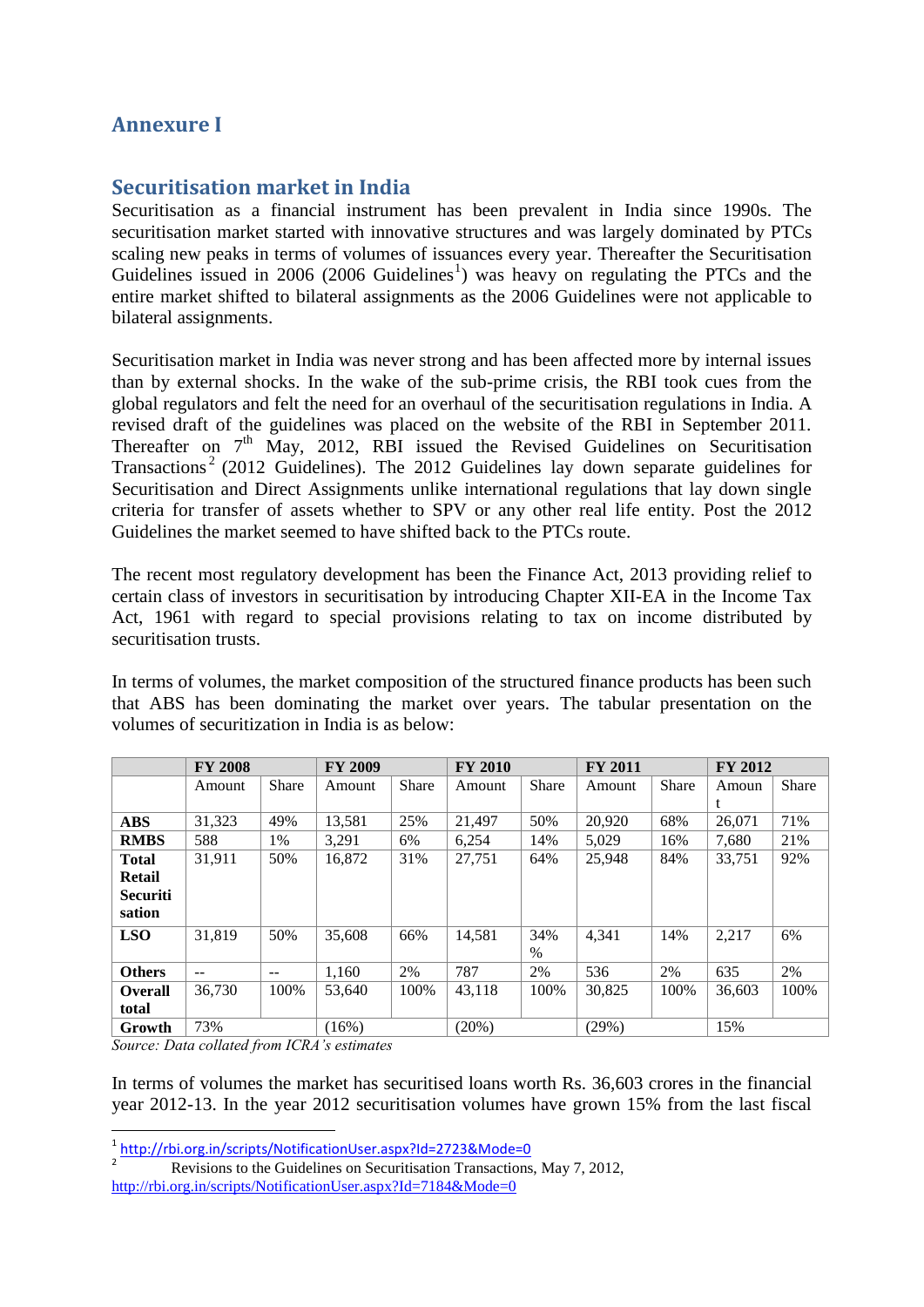and after a continuous decline in volumes for the last three years. The priority sector lending requirements of RBI continue to be the major drivers of securitisation volumes. In terms of asset classes, ABS forms the larger part of the securitisation volumes. However, in financial year 2012-2013, the volumes shrunk by 20% due to the uncertainty in the market on the tax front.

## **Key investors in the market:**

The key investors in the securitisation instruments are largely as follows:

- a. Banks/ Financial Institutions/ NBFCs
- b. Mutual Funds

1

c. Insurance Companies

In India the key motivations to invest in securitized paper have been meeting the priority sector lending requirements, capital relief and liquidity. However, the motivations to invest in securitized paper for various investor segment are myriad.

## **Motivations for investments in securitised paper:**

Securitised paper is typically highly rated (typically can reach AAA rating as well), fully secured, yet provide good yields. The advantages of securitisation to the investors in general and insurance companies in particular include the following:

- o Better Security, as investors have a direct claim over a portfolio of assets;
- o Investment in rated structured finance products;
- o Rating Resilience, as securitisation investment is considered safer than corporate debt;
- o Flexible Instruments to serve various investment objectives;
- o Diversification in investment portfolio;
- o Fixed income security, availability of medium term and long term instrument.

Therefore, considering the above advantages, investment in securitised paper may be an attractive option for insurance companies.

## **Investment Regulations on ABS investment for Insurance companies:**

Section 27, 27A and  $27B<sup>3</sup>$  of the Insurance Act, 1938 provides for provisions with regard to investment to be made by Insurance Companies. Section 27 and 27A of the Insurance Act are applicable to life insurers, section 27B is applicable to such insurers carrying on general insurance business.

Insurance Regulatory and Development Authority had in August, 2000 issued Insurance Regulatory and Development Authority (Investment) Regulations, 2000<sup>4</sup> with regard to limits on permissible investments that insurance companies (both life insurance companies and general insurance companies) can make under Section 27, 27A and 27B of the Insurance Act, 1938.

<sup>&</sup>lt;sup>3</sup> Section 27A and Section 27B of the Insurance Act, 1938 specifies provisions regarding investments for insurers carrying on life insurance and general insurance business respectively. Further, Schedule I and Schedule II of the Investment Regulations as amended from time to time, issued by IRDA specifies list of approved investments for Life Business and General Business respectively.

<sup>&</sup>lt;sup>4</sup> [http://www.irda.gov.in/ADMINCMS/cms/frmGeneral\\_NoYearList.aspx?DF=RL&mid=4.2](http://www.irda.gov.in/ADMINCMS/cms/frmGeneral_NoYearList.aspx?DF=RL&mid=4.2) (All IDRA investment regulations and amendments thereof can be found here)